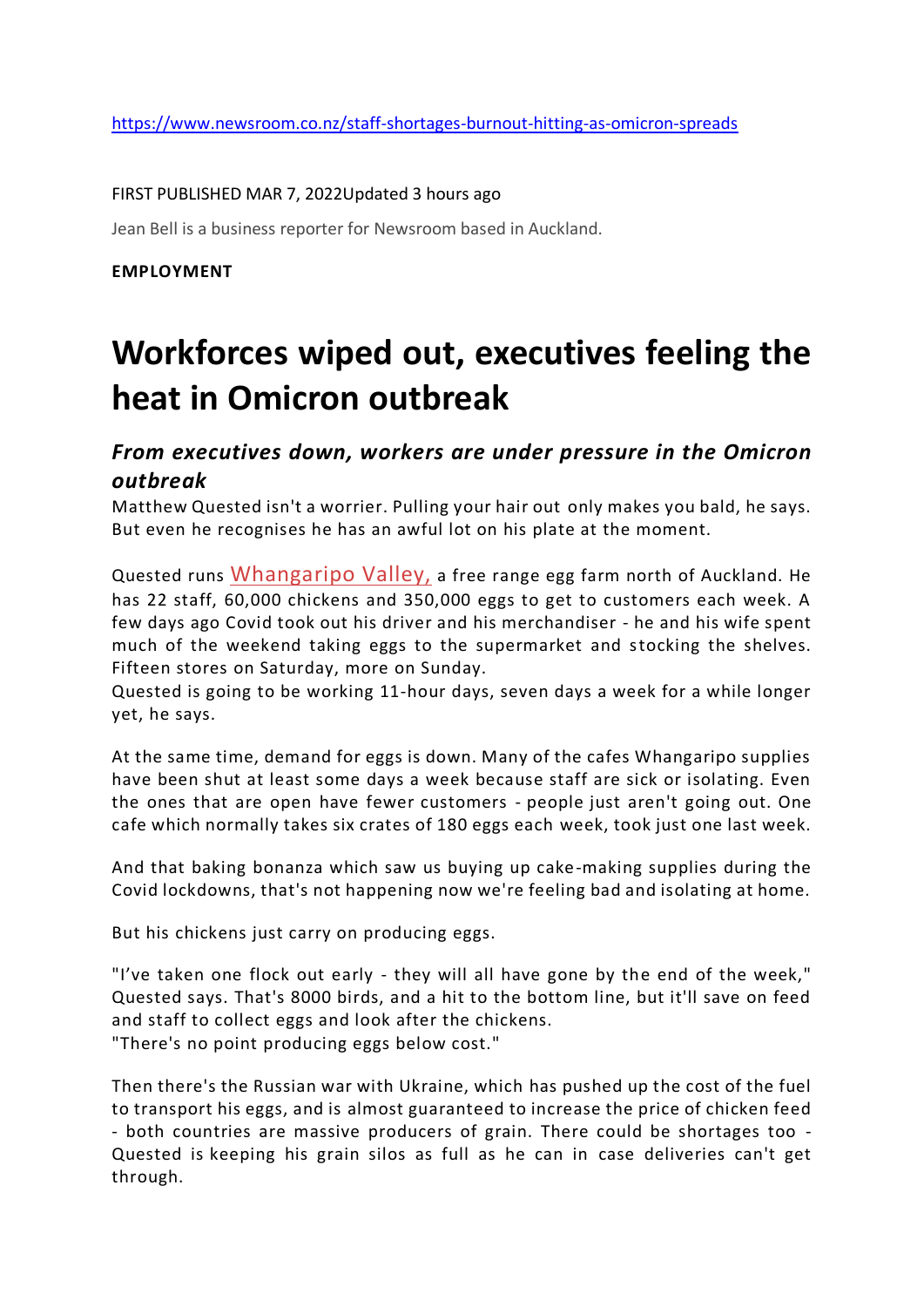

Whangaripo chickens keep laying and needing feeding regardless of war and pestilence. Photo: Supplied

"The reality of producing eggs is you are working on cents in terms of profit margin. If costs go up 2c an egg, it makes a difference."

Quested isn't stressed, exactly. It is what it is, he says, and Whangaripo will get through. But he knows plenty of people doing it tough in terms of their mental health, including some of his staff, for whom the uncertainty of each sni ffle, each piece of news about a close contact, and the potential impact on themselves and their families of catching Omicron is super-stressful.

He'd like to be able to offer everyone rapid antigen tests every day, but he doesn't have enough; his order from a UK company that was meant to arrive more than a fortnight ago isn't here yet.

The stress is exacerbated for staff by the fact they have to self isolate around the farm as much as possible, keeping away from each other, Quested says. That norma l chatty, relaxing, socialising aspect of work is gone.

## **Burn-out on the up**

If it's bad for his team, Quested can't imagine what it's like for office workers isolating at home every day.

Shannon Barlow, managing director at Frog Recruitment, has a pretty good idea. She says increasing numbers of people are reporting feeling stressed and run down.

Last week, the agency carried out a survey of more than 600 workers, asking them whether they felt more burnt out than they did 12 months ago. Of those respondents, 65 percent answered yes, compared to 20 percent who felt about the same and 15 percent who said no.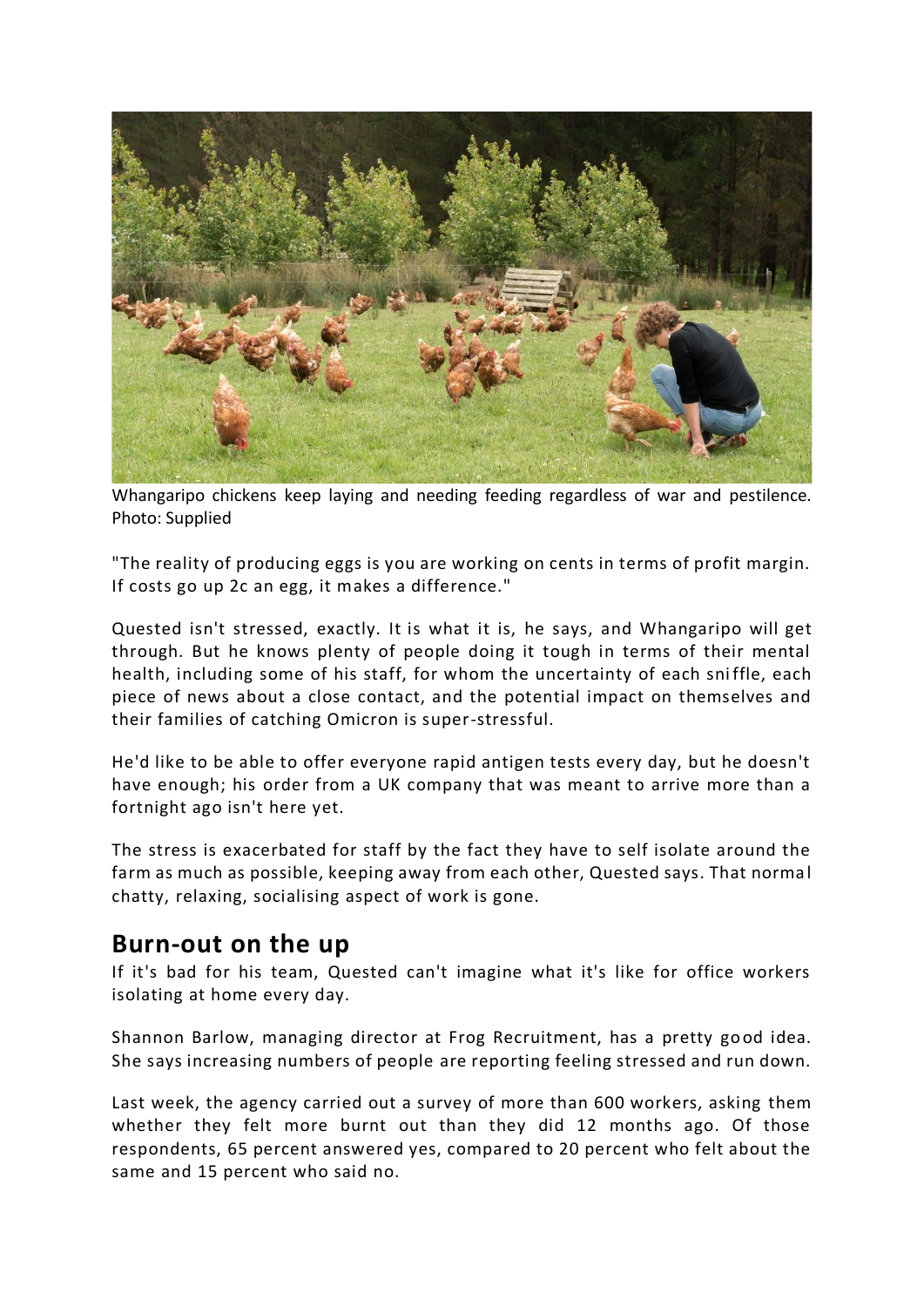

Shannon Barlow says the summer holidays feel like a distant memory for many in battling through the Omicron outbreak. Photo: Supplied

And the stress is cumulative. Another Frog poll conducted in June 2020 found 64 percent felt more burnt out, while 36 percent did not.

"Although people took the chance to take a decent break over the summer, it already feels like that was a long time ago," she says.

In addition to staff being off sick or isolating due to Covid, the skills shortage meant some workers were already putting in longer hours, and juggling more work with fewer staff.

The pressures of work aside, Barlow is finding workers split into two camps when it comes to their reaction to the Omicron outbreak.

**"The guilt and upset that senior leaders feel is quite significant, when you're in a visible role and you've got the media and shareholders coming at you. I don't think there's enough concern for those people making those**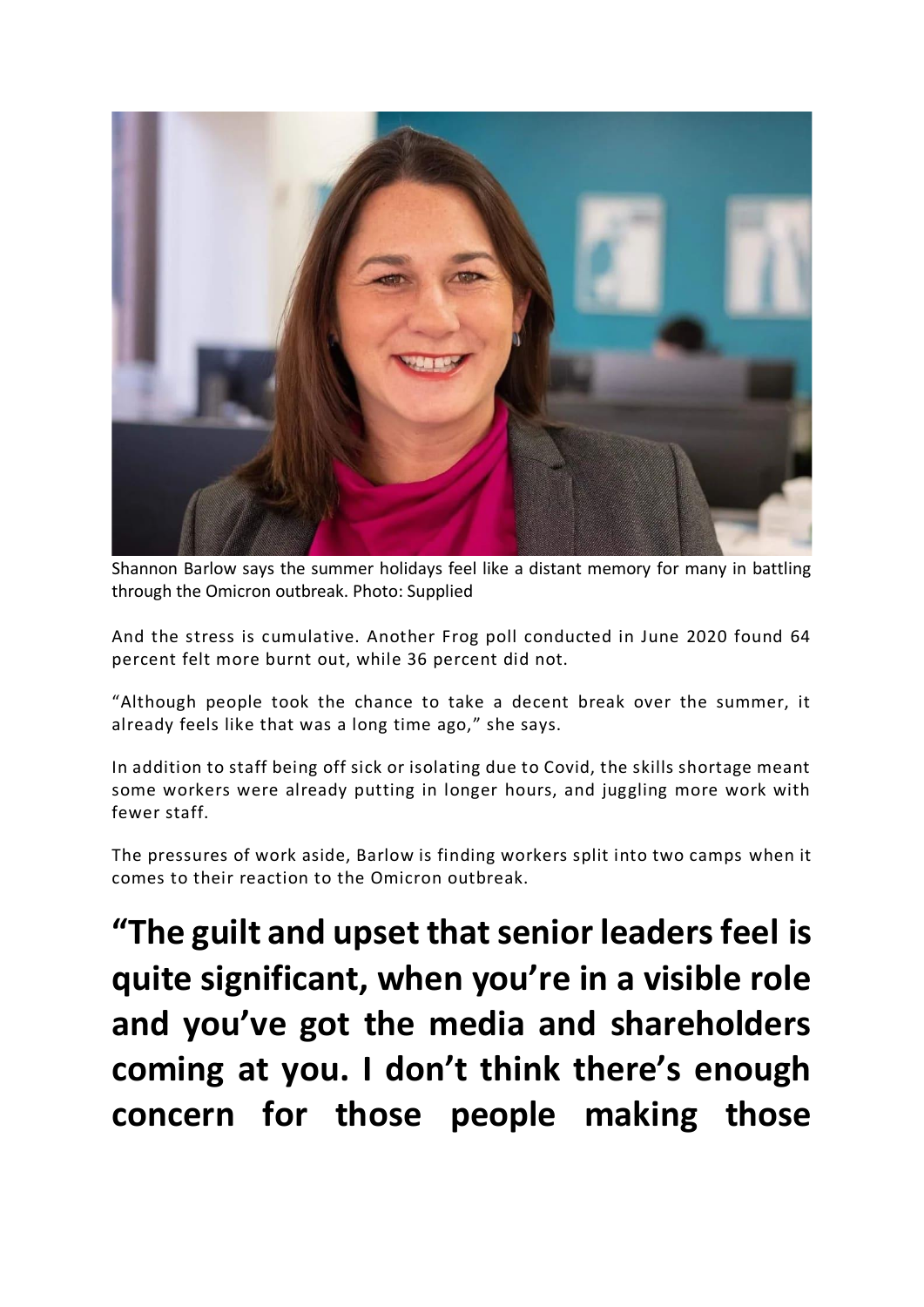# **decisions." – Jo Nicol, Hiakai Co-Labs**

Some wanted to get on with their life, feeling they had mitigated the risk to themselves and others by getting vaccinated and following safety protocols. Others were more risk averse, and chose to take more measures to protect themselves.

Barlow said this type of "self-imposed lockdown" was evident in people choosing to work from home when they could go into the office.

For example, the number of staff at a big engineering firm she knows of who chose to come into the office dropped by about 80 percent when the shift to the red light setting was made.



Jo Nicol says executives are among those feeling the heat during the outbreak. Photo: Nikki Mandow

And it isn't just office workers struggling. It's also the executives on the six-figure salaries finding things tough, according to Jo Nicol, an organisational change consultant and director of Hiakai co-labs.

She says leaders in a range of sectors, from supermarkets to public transport, are feeling the heat when services aren't delivered or the shelves are empty due to staff absenteeism.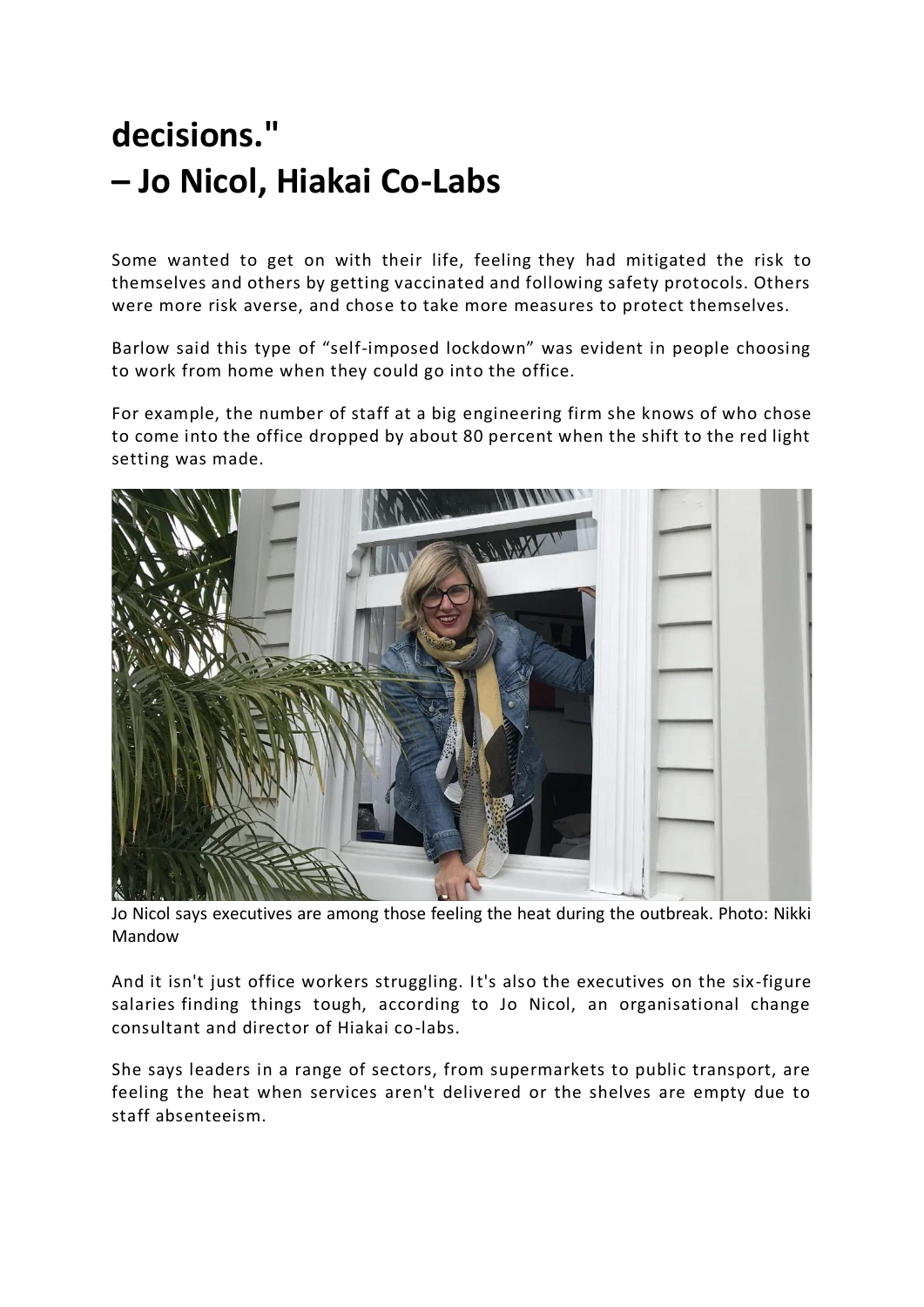"The leaders are saying, 'don't come to work sick', because they're caring and compassionate, but then they're getting slammed because they can't provide the services," she says.

"The guilt and upset that senior leaders feel is quite significant, when you're in a visible role and you've got the media and shareholders coming at you. I don't think there's enough concern for those people making those decisions.

## **Workforces wiped out**

Alan McDonald, head of advocacy and strategy at the Employers and Manufacturers Association, says Omicron has ripped through the ranks at some factories.

"One of our manufacturers had 10 key staff off at the same time… The whole place had to shut down and 80 people couldn't work because of those staff being absent," he said. "It is wiping out large parts of the workforce."

Other businesses were already feeling the cumulative effect of dipping in and out of lockdowns, before the Omicron outbreak slowed things down to the point of being a "pseudo-lockdown". There's also a degree of uncertainty on how this outbreak would play out in length and severity, compared to previous Governmentenforced lockdowns.



Alan McDonald says businesses are feeling uncertain about how long and intense the Omicron peak

"This one is a little different, because we keep talking about what we've got to do to get through the peak, but no one is quite sure what that looks like," he says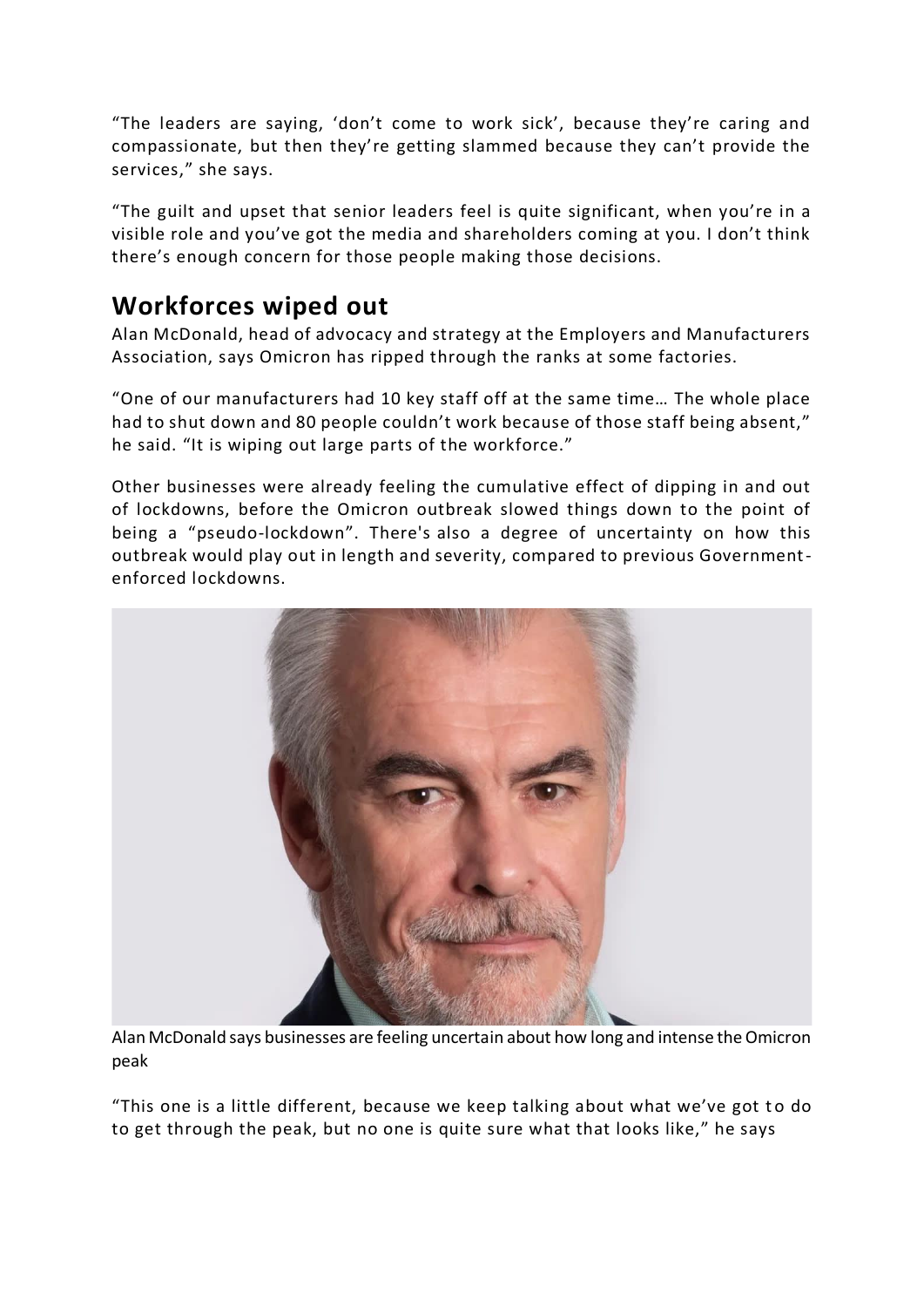Last year, the Government poured \$10 million into work -related mental health support for Auckland businesses after the city bore the brunt of successive lockdowns.

The Employers and Manufacturers Association, alongside the Auckland Business Chamber, the Government and Auckland Council, has developed First Steps, a website providing support for businesses feeling the mental and financial crunch of Covid-19.

Since the website was launched in December last year, about 22,000 people have visited, and 650 people have made use of a self-assessment tool.

A programme to help employers bolster workplace wellbeing was in the works, covering issues such as stress management, handling fatigue, sleep education, and building resilience.

Getting back to basics and taking care of yourself in the midst of uncertainty is among the best things anyone, including business owners, can do in this time, experts say.



Amanda Maoate says the outbreak is testing people's resilience. Photo: Supplied

Amanda Maoate, a registered psychotherapist and performance coach with consultancy Humansoftware, is observing differing levels of trepidation in the midst of the outbreak.

Signs of normality, such as the border opening, provided a glimmer of hope to some people. Others were still bogged down by the length of the pandemic, or being ill or stuck in isolation.